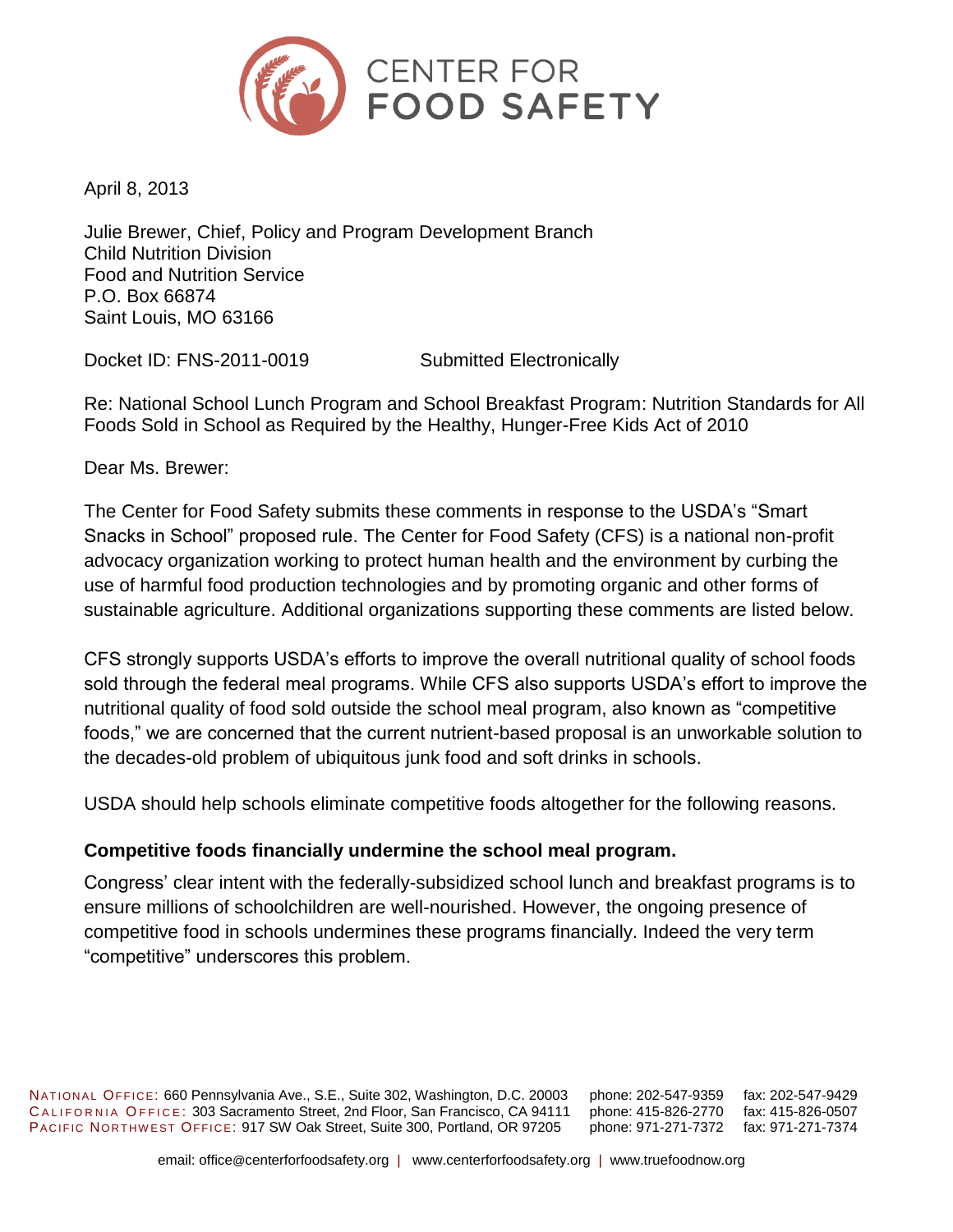Several studies have demonstrated this reality. As a recent report<sup>1</sup> from the Illinois Public Health Institute notes:

While on the surface, competitive foods may appear to be an important source of revenue for schools and food service operations, a few studies indicate otherwise. A study sponsored by the USDA found that, on average, revenue from the sale of competitive foods during the 2005-2006 school year covered only 71% of the reported cost of providing such food; subsequently, revenue from subsidized reimbursable meals are often used to offset losses from competitive foods.<sup>2</sup>

According to school chef Ann Cooper: "Students should be eating healthy complete meals; the opportunity to opt-out by purchasing competitive food is actually counter to the mission of the National School Lunch Program."

## **Competitive foods at school meals creates stigma for low-income children.**

The presence of so-called "a la carte" items on the school meal line sets up a demographic divide between those who can afford these items and those who cannot. Eliminating any competing school meal items would avoid this stigma, making a more positive eating environment for all schoolchildren.

School food expert and sociology professor Janet Poppendieck agrees that unless competitive foods are eliminated entirely, that stigma will persist: $3$ 

Unless the new rules convince schools to do away with the competitive foods altogether, however, a la carte items and other competitive foods will continue to undermine the National School Lunch Program, because a la carte service stigmatizes the federal lunch.

### **Slightly healthier junk food is still unhealthy, sends the wrong message.**

CFS is very concerned that USDA's narrow focus on nutrients such as grams of fat and sugar will still result in highly-processed junk food with only slightly improved nutritional profiles. For example, reduced-fat corn chips and baked potato chips are still junk foods with almost zero nutritional value. Moreover, lower calorie soft drinks such as Diet Coke also offer zero nutrition and have no place in a child's diet.

Similarly, USDA does not seem concerned with specific ingredients that have already been shown to be potentially harmful, including artificial sweeteners and artificial dyes. Even

 $\overline{a}$ 1 Bassler, E et al (2013) Controlling Junk Foods and the Bottom Line: Case Studies of Schools Successfully Implementing Strong Nutrition Standards for Competitive Foods and Beverages. Chicago, IL: Illinois Public Health Institute.

<sup>&</sup>lt;sup>2</sup> Bartlett S, Glanz F, Logan C. (2008) School Lunch and Breakfast Cost Study-II, Final Report. Alexandria, VA:

U.S. Department of Agriculture, Food and Nutrition Service, Office of Research, Nutrition and Analysis.

<sup>3</sup> Poppendieck, Janet. "The ABCs of School Lunch." In *A Place at the Table*. PublicAffairs, 2013.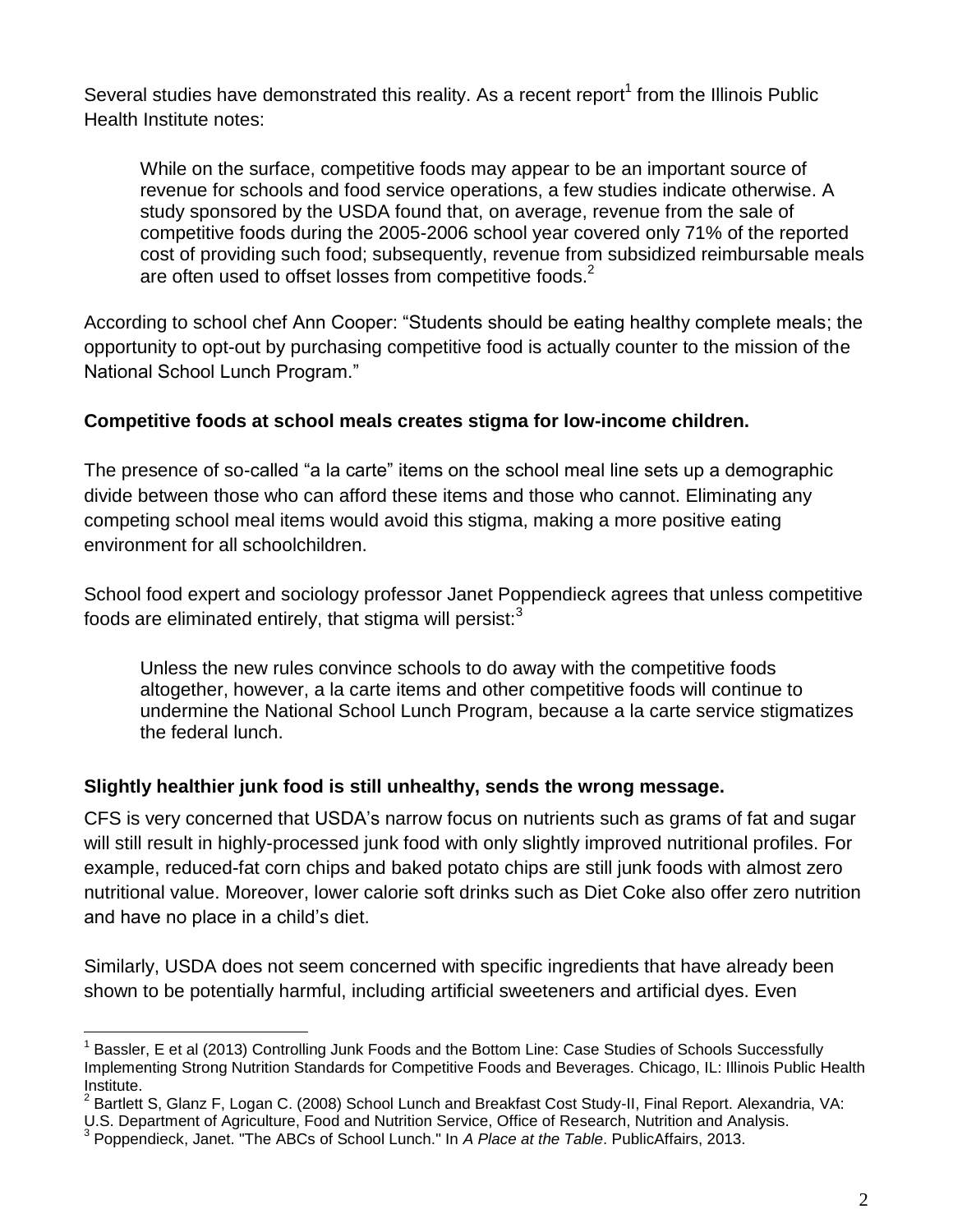partially-hydrogenated oils would be allowed under the federal loophole in which foods labeled "0 grams per serving" of trans-fat may actually contain up to 0.49 grams per serving of the heart-damaging chemical.

Also, allowing fortifying fiber (through substances such as chicory root, inulin, and cellulose) is problematic because studies have questioned the health benefits of isolated fibers. As this article<sup>4</sup> from the federal government notes: "The health benefits of isolated fibers are still unclear. Research suggests they may not have the same effects as the intact fibers found in whole foods."

Therefore, USDA's proposal to allow the fortification of "nutrients of concern" will enable food companies to pass off highly-processed and minimally nutritious food products as "good-foryou." For example, a cookie made with 50 percent "whole grains" that includes dry milk solids for "calcium" may qualify.

CFS is also troubled by the multiple exceptions for dairy. For example, low-fat cheese is not subject to saturated fat limits and chocolate milk is not subject to sugar limits. Moreover, USDA is proposing allowing an 8-ounce yogurt to contain up to 30 grams of sugar. These concessions appear to be more about appeasing dairy lobbyists than what's best for children's health. Cheese, chocolate milk, and yogurt should not be given a free pass simply because they offer calcium.

With UDSA essentially giving such highly processed foods the "government seal of approval," future efforts to remove such products from schools will become even more challenging. The food industry will very likely point to the new federal nutrition standards on competitive foods as the "new normal" in schools, potentially undermining advocates who wish to rid schools of these unhealthy processed products altogether. Although the USDA is clear that the new rules will set a floor and not a ceiling, meaning that states and local school districts may set stronger standards or even eliminate competitive foods altogether should they so choose, the political reality may prove challenging.

# **Competitive food allows junk food companies to market to children.**

Maintaining the presence of fast food, soda, and junk food companies in public schools sends all the wrong messages to children. These companies are eager to sell their products in schools because they want to get kids hooked at an early age, to ensure brand loyalty for life. A vending machine that promotes Diet Coke versus Coke exploits children all the same. More important than the nutritional content is the branding messages that these products carry. The fast food, soft drink, and junk food companies are happy to comply with minor tweaks to their products to ensure their brands remain in schools. With these proposed nutrition guidelines, USDA is helping to secure the inappropriate, exploitative, and harmful role these companies currently have in targeting children, in and out of schools.

 4 "Rough Up Your Diet," NIH News in Health, August 2010. [http://newsinhealth.nih.gov/issue/Aug2010/feature1.](http://newsinhealth.nih.gov/issue/Aug2010/feature1)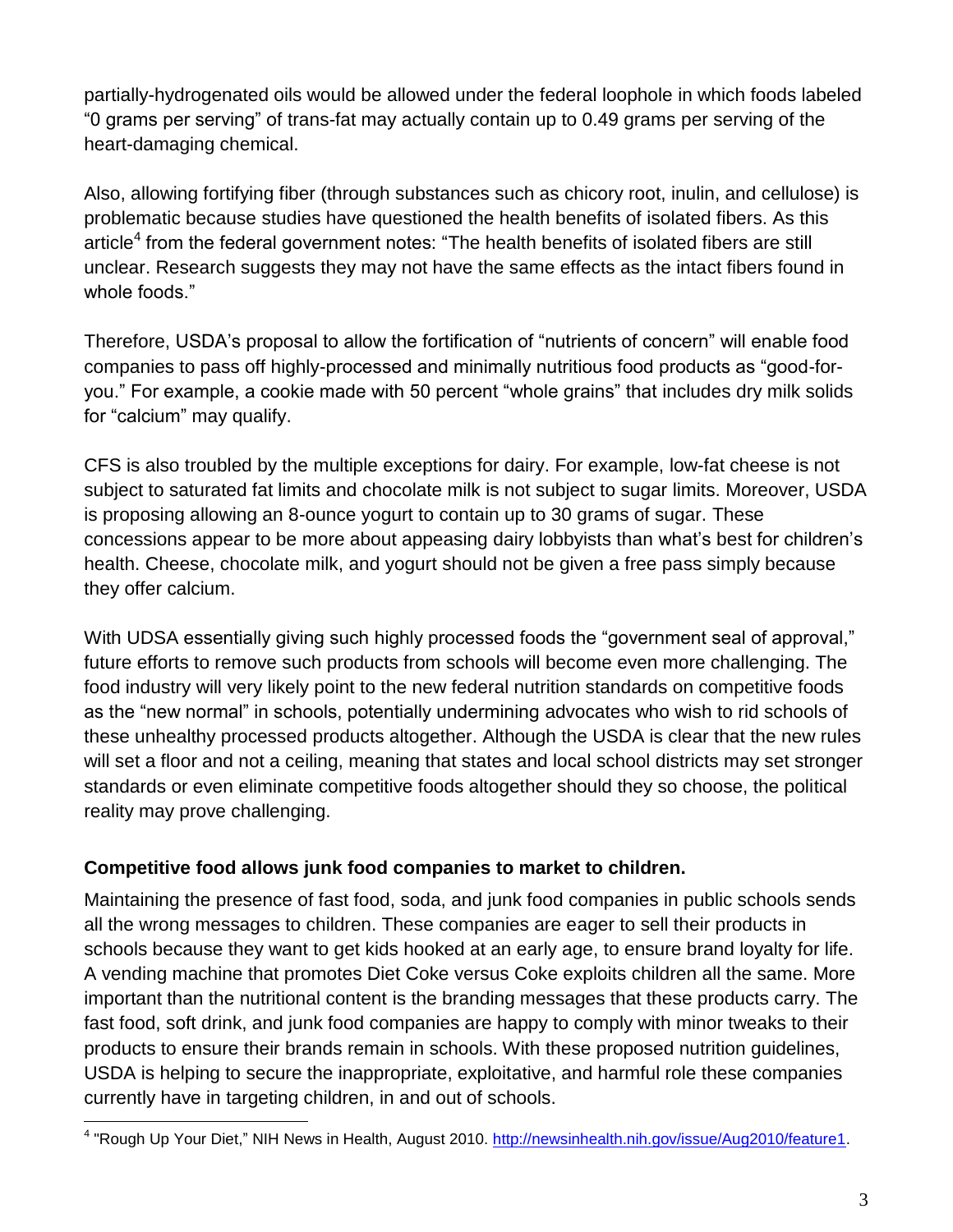# **Challenge of enforcing nutrition guidelines for competitive foods.**

CFS also has serious concerns about the practical challenges of how the new USDA rules will be enforced. We already know that school meals guidelines are often not enforced, despite the incentive to comply being tied to reimbursement. Will food service directors, already overworked and underpaid, now have the additional responsibility of policing competitive foods standards? This hardly seems fair or feasible. In contrast, as a practical matter, the elimination of competitive foods altogether makes compliance far easier for everyone involved.

## **States and school districts are already eliminating competitive foods**.

Some states have taken a leadership role on this issue, showing it can be done. For example, Arkansas, Florida, Texas, Indiana, and North Carolina have eliminated vending machines in elementary schools.<sup>5</sup> In addition, the San Francisco Unified School District has eliminated competitive foods in school meals (a la carte items) from all schools, while Portland Public Schools in Oregon have eliminated all competitive foods from elementary schools.

While most of the action taken to date has focused on elementary schools, CFS sees no public policy reason to exempt middle and high school students from policies that eliminate competitive foods. Why should older students be exposed to fast food, soft drinks, and junk food? Children of all ages deserve to attend schools that provide a healthy environment conducive to learning.

### **In schools where competitive foods have been eliminated, participation in school meals improved, resulting in increased revenue for the meal program.**

There are powerful economic incentives for schools to eliminate competitive foods altogether. For example, district-wide elimination of competitive food in school meals in the San Francisco Unified School District resulted in a 27 percent increase in the number of reimbursable school lunch meals being served.<sup>6</sup> Also, from the Illinois Public Health Institute report cited above:

The complete elimination of competitive foods in some Boston Public Schools has not caused undue negative financial impact. Similar to what was experienced in other school districts, respondents reported that the overall financial position across all food service accounts improved. Losses related to elimination of competitive foods were offset by increased participation in reimbursable school meals programs.

This same report found that while "strengthening nutrition standards for competitive foods are associated with increased participation in the USDA reimbursable meal program, *schools that completely eliminated competitive food sales tended to see the greatest increases in school meal participation rates."*

 $\overline{a}$ 

<sup>&</sup>lt;sup>5</sup> State School Healthy Policy Database: [http://www.nasbe.org/healthy\\_schools/hs/bytopics.php?topicid=3115.](http://www.nasbe.org/healthy_schools/hs/bytopics.php?topicid=3115) <sup>6</sup> San Francisco Unified School District School Meal Milestones, July 2012: [http://www.sfusd.edu/en/assets/sfusd](http://www.sfusd.edu/en/assets/sfusd-staff/nutrition-and-meals/SFUSD%20SNS%20Timeline%20July%202012.pdf)[staff/nutrition-and-meals/SFUSD%20SNS%20Timeline%20July%202012.pdf.](http://www.sfusd.edu/en/assets/sfusd-staff/nutrition-and-meals/SFUSD%20SNS%20Timeline%20July%202012.pdf)